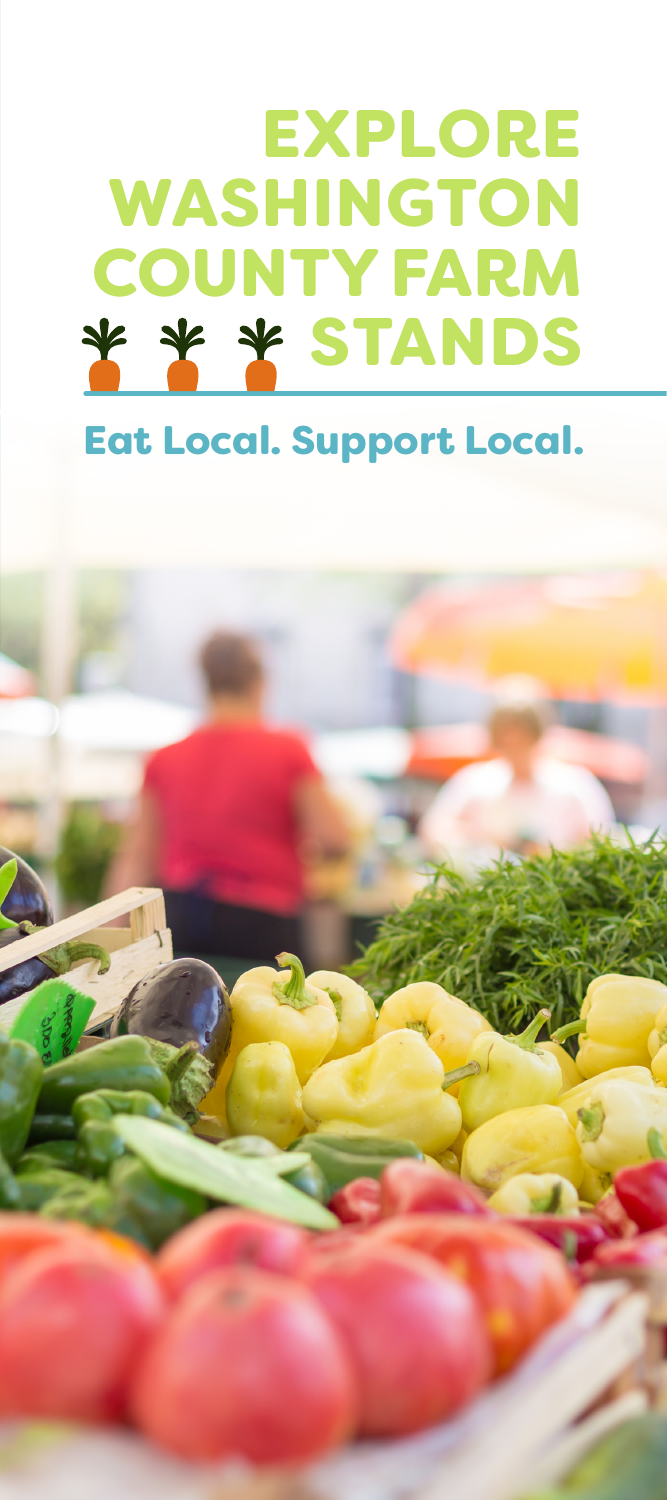

See, taste, and explore the country side and more farm food sites. www.washingtoncounty.fun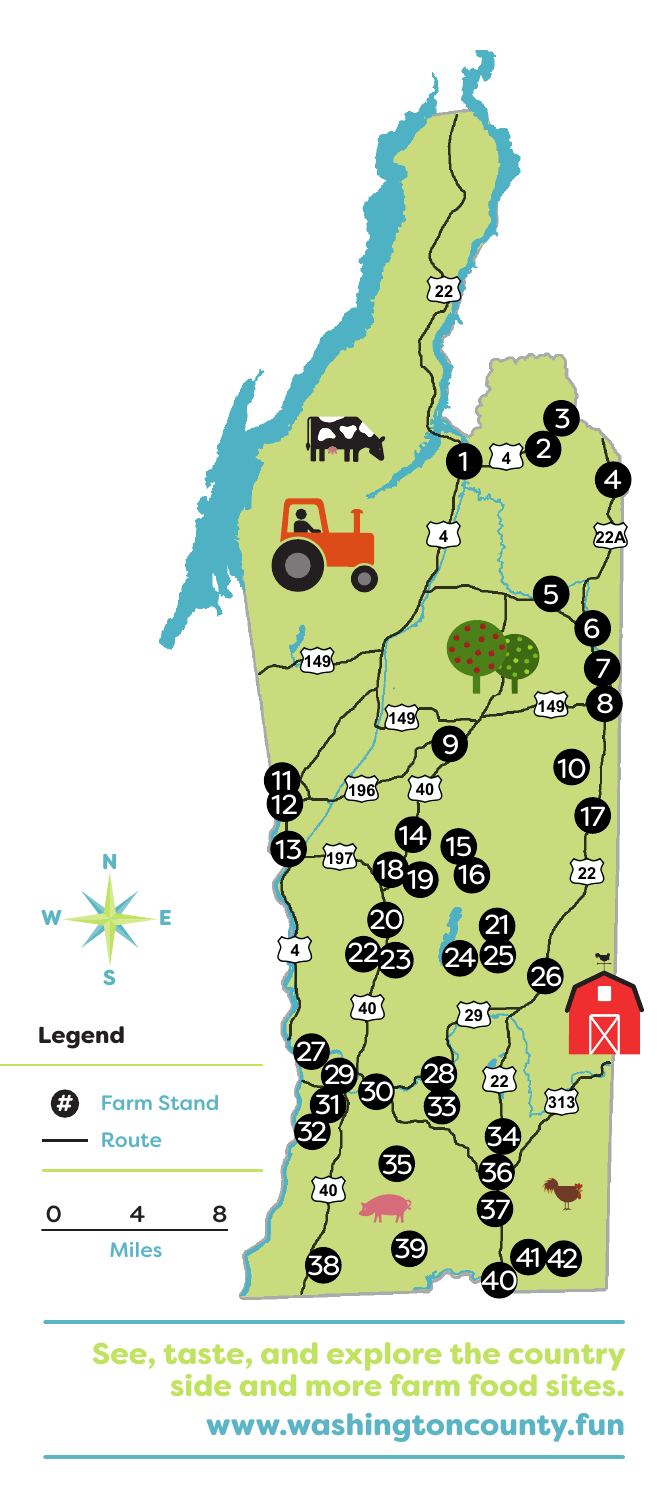#### FIND FARM STAND NEAR YOU!

- 2. Apple Hill Orchards Co. Rte 21, Whitehall (518) 499-0633 FaceBook/Apple Hill Orchards
- 3. Pattie's Patch 12072 Rte 4, Low Hampton (518) 282-9018 FaceBook/Pattie's Patch
- 4. Yorkmont Farm & Perry's Potatoes\* 2809 Rte 22A, Hampton (518) 282-9640 FaceBook/Perrys Potatoes
- 5. Strawberry Ridge Farm 66 Middleton Rd, Granville (518) 642-1385 StrawberryRidge.org
- 6. The Farm Stand at Red Top Dairy 1320 Co. Rte 24, Granville FaceBook/The Farm Stand at Red Top Dairy
- 8. Strawberry Ridge Farm 8627 Rte 22, Granville (518) 642-1385 StrawberryRidge.org
- 9. Family Roadside 3868 Rte 196, Hartford (518) 632-5779
- 10. Fresh Take Farm 1731 Co Rte 31, Granville (518) 683-2336 FreshTakeFarm.com
- 11. Family Roadside 1085 Dix Ave, Hudson Falls (518) 747-6270
- 14. McWhorter's Orchards 5635 NY Rte 40, Argyle (518) 638-8015 FaceBook/McWhorters Orchard
- 15. Goose Island Potatoes Goose Island Rd, Argyle (518) 638-6194 GooseIslandPotatoes.com
- 16. White Clover Farm\* 20 Graham Ln, Argyle (518) 638-8263 WhiteCloverFarmNY.com
- 17. Hebron Hills Hydrophonic Farm 7022 RT. 22, Granville (518) 361-6190 FaceBook/Hebron Hills Hydrophonic Farm
- 18. Argyle Cheese Farmer 990 Coach Hill Rd, Argyle (518) 222-0667 CheeseFarmer.com
- 19. Mack Brook Farm\* 312 McEachron Hill Rd, Argyle (518) 638-6187 MackBrookFarm.com
- 20. Locust Grove Farm Smokehouse & Country Store 4725 State Rte 40, Argyle (518) 638-8591 LocustGroveSmokeHouse.net
- 21. Gardenworks Farm 1055 Co. Rte 30, Salem (518) 854-3250 GardenWorksFarm.com
- 21. Butternut Ridge Farm 1600 County Route 49, Argyle (518) 638-6301 FaceBook/Butternut Ridge Farm
- 22. Stu-Berry Acres 1483 Co Rte 49, Argyle (518) 638-8926 StuberryAcres.com/home.html
- 23. Bunker Hill Organic Creamery 167 Bunker Hill Rd, Cassayuna (518) 260-0323 BunkerHillOrganic.com
- 24. Battenkill Valley Creamery LLC 691 Co Rte 30, Salem (518) 854-9400 BattenkillCreamery.com
- 26. Ramble Creek Farm 49 Clarks Mills Rd, Greenwich (518) 769-0875 RambleCreekFarm.com
- 27. Reggie's Veggies Junction of Rte 29 & Brophy Rd, Greenwich (518) 692-8452
- 28. Hand's Farm Market 364 Rte 29, Greenwich (518) 692-7502 HandMelonFarm.com
- 30. Hand Melon Farm 533 Wilbur Ave, Greenwich (518) 692-2376 HandMelonFarm.com
- 31. B.J. Farms Wilbur Ave, Greenwich (518) 222-0058 FaceBook/BJ Farm
- 32. Lewis Waite Farm\* 135 Lewis Hill Ln, Jackson (518) 692-3120 LewisWaiteFarm.com
- 33. Stannard Farm 2275 Rte 22, Cambridge StannardFarmNY.com
- 34. Nessle Bros. Meats 2835 Co Rte 74, Greenwich (518) 692-9366 NessleBrothersMeats.com
- 36. Cambridge Food Coop 1 West Main St, Cambridge (518) 677-5731 CambridgeFoodCoop.com
- 37. Borden's Orchard 2841 Valley Falls Rd Schaghticoke/Easton (518) 692-2370 BordensOrchard.com
- 38. Family Roadside 116 Gannon Rd, Cambridge (518) 677-8527 ext. 1438 wk
- 39. Moses Farm 132 Rte 67, Eagle Bridge (518) 686-7729 FaceBook/Moses Farm
- 40. Happenchance Farm 396 Co Rte 68, Eagle Bridge (518) 686-0750 FaceBook/ Happenchance Farm Certified Organic Produce
- 41. Perry's Orchard 212 Delevan Rd, Eagle Bridge (518) 686-9602 FaceBook/ Perrys Orchard